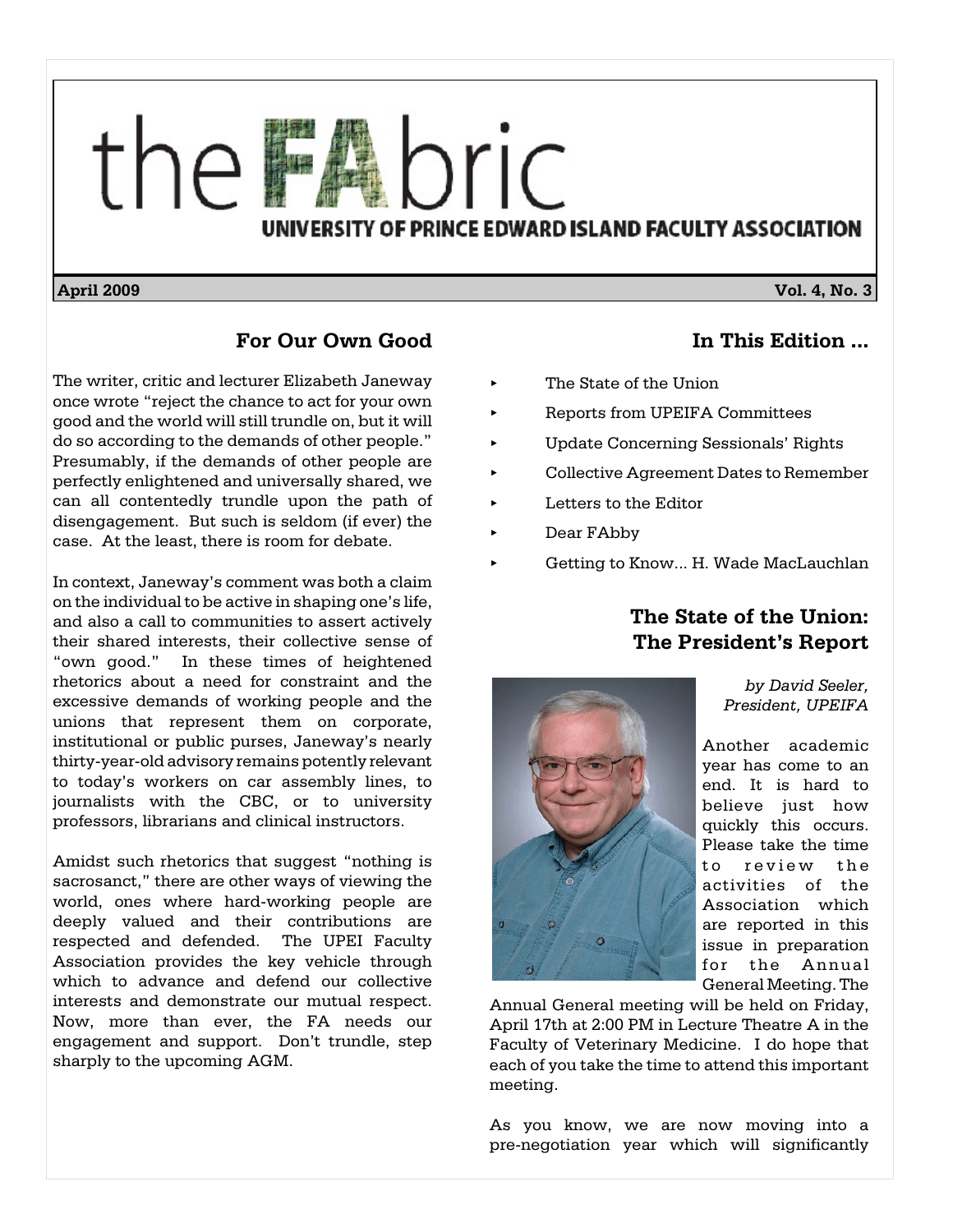increase the activity levels of the Association and its Members and the next Executive will be looking for your support.

Recently we had reported that the Human Rights Commission had agreed to hold its hearing in respect to our Members' complaint about the Employer's mandatory retirement policy. Perhaps our expectations were too high. The HRC has now advised us that they will not hold the hearing in July, and now it is clear it will not be held before October of this year. Clearly this is an unacceptable situation for our Members but we are held captive by the Commission's process. The original complaints were filed in the fall of 2005.

Bargaining Unit 2 is still in negotiations. Currently they are awaiting the outcome of the negotiations surrounding pensions, which four of the five Bargaining Units on Campus are engaged in with the Employer. It is hard to tell how long that process willtake. You can read about the pension issues being discussed on the UPEIFA website (www.upeifa.org/).

In September I mentioned the newly formed Atlantic Canada Council of Faculty Associations (ACCFA) and the fact that the UPEIFA hosted its inaugural meeting. The current Executive of ACCFA is now planning for a general meeting to be held at St. Mary's University this summer. It is the organization's hope that representatives of all Faculty Associations in the Atlantic region will be present. The intent is todiscuss issues of common concern including federal transfer payments to provinces, Associations' pension plans, and Tri-Council funding to institutions. I believe that this type of cooperation between Associations will place us in a better position to understand the external and internal forces that impact our Members on a day today basis.

As the year draws to a close I would like to take the opportunity to thank Members of the Executive who provided guidance over the past year. I would also like to extend my gratitude to Susan Gallant who manages the business aspect of the office for the Association. Similarly I would like to thank each of our Members who have kindly donated their time to participate in the Association at all levels as part of their University Service commitment. Without that help we would not be able to accomplish as much as we have been able to. In this issue of the *FAbric* there is a call for Members to step forward and participate in the business of the Association - and I would encourage you to consider doing so. This will be a significant year as we move into 2010. Your help would be greatly appreciated.

### **Did You Know...?**

The Professional and Travel Reimbursement amount increases to \$1,200 effective July 1, 2009.

### **Reports From FA Committees**

### **Report from the BU #1 Joint Committee**  *by David Seeler, Co-Chair*

The Joint Committee has the mandate to review issues which arise from the day-to-day application of the Collective Agreement and to enhance the Association's working relationship with the Employer. The complete terms of reference for the Committee may be found in the Collective Agreement (Article A-14).

This year the Association's Members on the Committee were Jim Sentance (Dept. of Economics) and David Seeler (Dept. of Companion Animals). The Employer's representatives were Rosemary Herbert and Peggy Leahey.

Overall the Committee had few issues to deal with this year. We did reassess the Course and Tutorial Roster Principles used to develop and maintain the Sessional Rosters and Seniority List. The Committee determined that changes to the previously agreed to principles were not required. The Committee also agreed to recommend that the Canada Research Chair Process would be used for the new PEI Industry Research Chairs Program and both the Association and the Employer accepted that recommendation. Finally the Committee was asked to look at how vacation benefits might be applied to the new full time Clinical Nursing Instructor Positions which are required to support the extended Nursing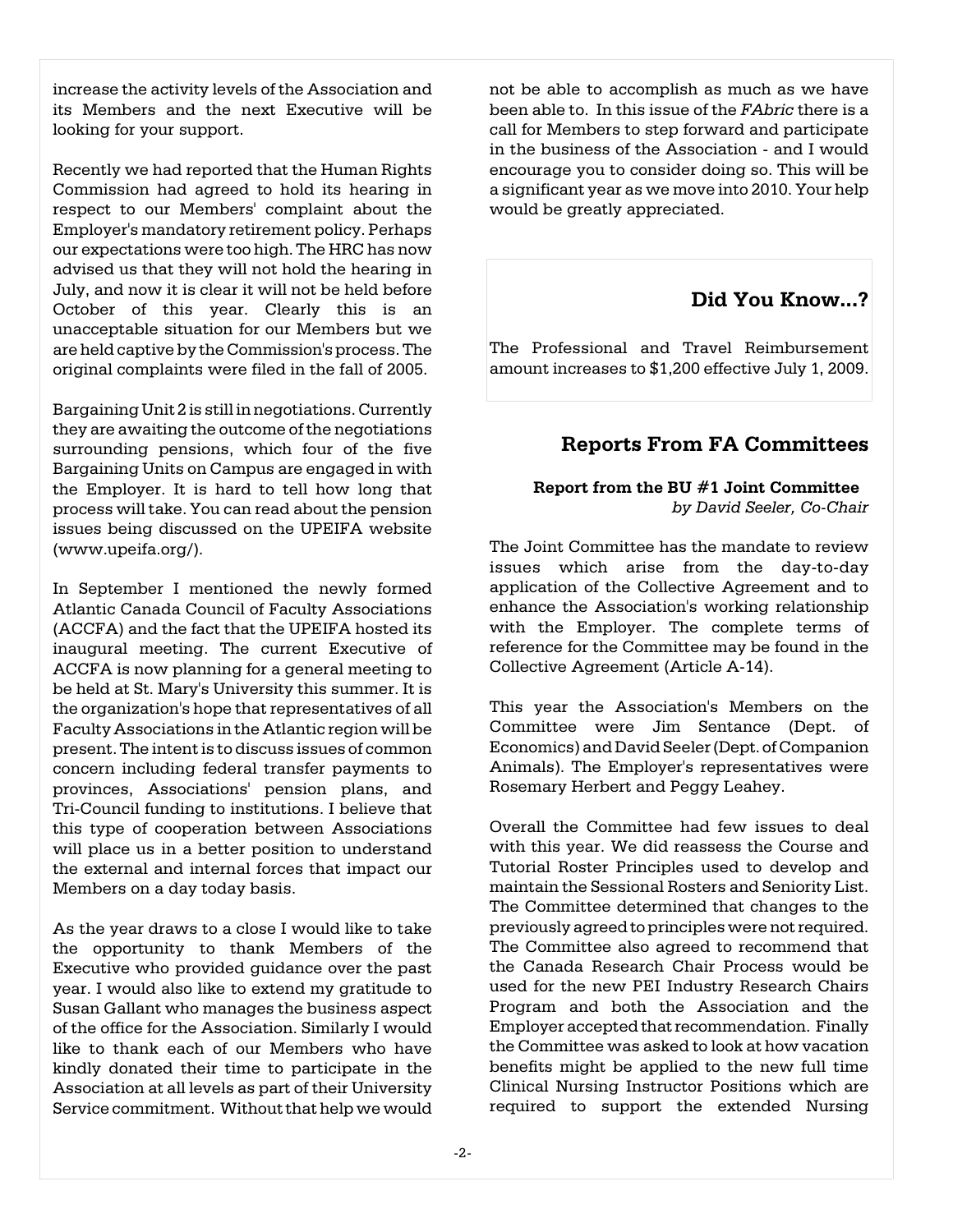Programme. The Committee eventually recommended that these individuals be granted vacation in lieu of vacation

pay. A Memorandum of Understanding between the Association and Employer was signed to that effect shortly thereafter.

#### **Report from the Communications Committee** *by Betty Jeffery, Chair*

The UPEIFA website and the *FAbric* are the two most visible products of the Communications Committee. This year we changed website host providers, and while a substantial amount of work was involved, the change-over was invisible to viewers of the site. A few new features were instituted in the *FAbric*, including an interview series. Among other activities of the Committee was the revision of the Guide for New Members, the production of a FA Banner, and the development of a position description for the Website Coordinator. An issue of *Grievances-At-A-Glance* was also produced. A review of the Standard Information Package is underway, and the Committee will also be undertaking the triennial review of the "Personal Information and Privacy Policy".

Eight new Communication Reps, i.e., Ann Braithwaite, Rick Cawthorn, Joanne Currie, Sandra McConkey, Gerry Mahar, Jane Magrath, Antonio Sorge, and Yingwei Wang joined 17 returning Reps. The names of all the Reps (along with the departments for which they serve in this role) are posted on the website.

Joining me on the 2008/09 Communications Committee were Sandy McAuley (Website Coordinator), Sharon Myers (the *FAbric* Editor), Fiona Papps, Marva Sweeney-Nixon, and Balaji Ramanathan. I extend my thanks to them, the Communication Reps, and Office Manager Susan Gallant. Sandy McAuley, who has served in the role of Website Coordinator for three years, deserves special acknowledgement as he steps down from that role.

#### **Report from the Equity Committee** *by Nola Etkin, Chair*

The Equity Committee was established as an Ad Hoc Committee of the Faculty Association in 2007.

The focus of the Committee goes beyond traditional definitions of equity, and we have discussed issues of equity that cross boundaries of academic disciplines and affect FA members in all circumstances.

The Committee is currently working on establishing its Mandate and Terms of Reference in order that next year's Committee will be in a position to begin its work with a clear focus. FA Members who are interested in equity issues in the broadest sense are encouraged to consider joining the Committee.

#### **Report from the Regularization Committee**  *by David Seeler, Chair*

This year found the Committee working hard to develop a survey for contract teaching staff at UPEI. The survey was recently conducted and the results are in the process of being analyzed. The intent is to use this feedback from our Members so that the Committee can tailor its recommendations to Executive in regards to moving part-time Members to more permanent positions based on Members' employment needs. These recommendations will eventually be considered by the Executive Committee as it prepares for the next round of negotiations.

#### **Report from the Awards and Scholarships Committee** *by Jane Magrath, Chair*

This committee is responsible for raising funds for the FA student scholarships, overseeing the Hessian Teaching Awards and the Scholarly Merit Awards committees, organizing the FA Recognition night, and participating in the Convocation Awards Luncheon. This year has been, primarily, a planning year, and decisions have been made to use next year to establish formal terms of reference for this committee, the Hessian Committee, and the Scholarly Awards Committee. We are also in the process of getting a teaching award specifically for Sessional Instructors up and running. Thanks, this year, go out to members John Burka, Stacey MacKinnon, Colleen MacQuarrie, and Shannon Murray. Thanks also to Fred Kibenge (Chair, Scholarly Awards Committee) and Andrew Zinck (Chair, Hessian Awards Committee) for their hard work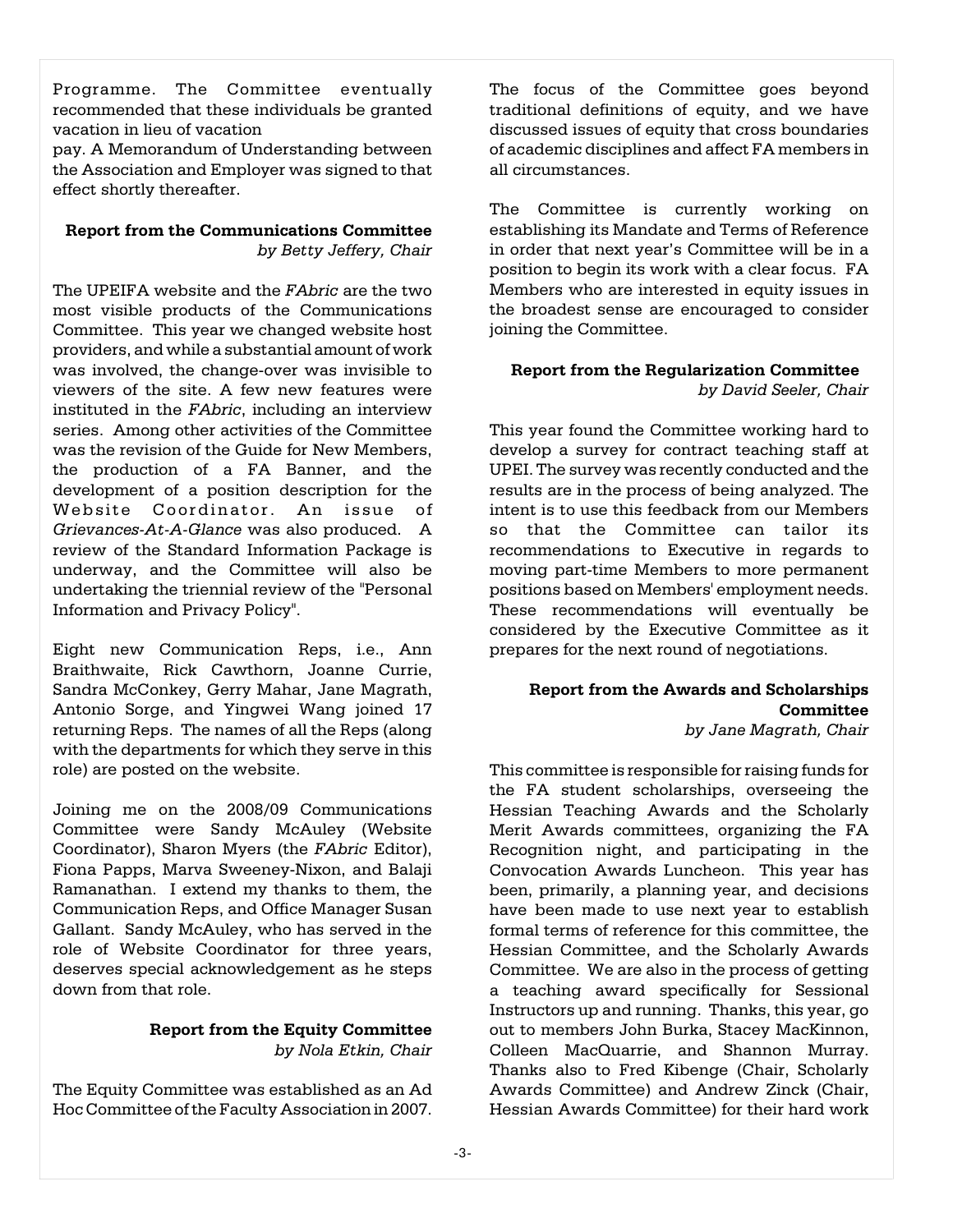and good cheer.

**Did You Know...?**

The UPEIFA sponsors the Convocation luncheon each May?

## **Arbitration Rulings Have Significant Benefits for Sessionals**

A recent Arbitration Ruling on the Employer's failure to follow the sessional hiring process has a significant impact on the rights of Sessional Instructors. The grievance arose when a Sessional Member was verbally offered a course, and then was subsequently told that they could not teach the course. The Association's position is that once a Department has decided that a Faculty Member is not available to teach the course, and the Dean, in consultation with the Chair, determines that a Sessional Instructor is required, then Article G 1.3 must be followed in its entirety. The Association also argued that verbal offers are a part of the hiring process, and once a course is offered to a Sessional Instructor the offer can not be rescinded except according to the provisions laid out within the Collective Agreement. The Employer did not agree with the Association's position, and this grievance proceeded to arbitration. During the closing arguments the Employer's counsel suggested that: 1) the decision not to offer the course to the Member was taken at the Department level and since the Employer was not present the issue was not arbitrable; 2) Section G 1.3 of the Collective Agreement imposes no time limits as to when an employment decision must be made and that the commitment of the Employer does not arise until the Dean of the Faculty forwards the recommendation to the President; 3) a verbal offer from a Chair is not enforceable; and 4) nothing in the Collective agreement prevents the Employer who, having posted a course for sessional instructors, from subsequently assigning it to an available Faculty Member. The Association argued that Article G 1.3 creates a process whereby once the course is posted, a Sessional

Instructor must be recommended, should (s)he meet the qualifying criteria.

In his decision the Arbitrator commented that "as the meaningful decision for the assignment of a sessional is made by the Department, the obligation must therefore be said to arise at that point and not, as the employer argued, when the Dean recommends the applicant to the President, nor when a formal contract is issued shortly before or just after the commencement of classes." He went on to state that jurisprudence allows an employer to retract a hiring decision if it is done "in good faith and for valid business reasons in all the circumstances." The Arbitrator concluded that the employer did not have a "valid, sound, practical reason" to retract the hiring decision. He also rejected the notion that the issue was not arbitrable, finding strongly in favour of the Association. The Employer was directed to: 1) compensate the Member for the loss of the stipend; and 2) credit the Member with the appropriate number of hours on the relevant seniority list.

Article G1.3 of the Collective Agreement for Bargaining Unit #1 was also the focus of an earlier Arbitration Ruling. In that case, it was Article G1.3b) in dispute and specifically its relation to Article G1.5. When there are two or more individuals with the Right of Recall for a particular course, the course shall be offered to the most qualified individual, with the qualifications defined in G1.5. If the individuals are judged to be equally qualified, the course shall be offered to the individual with the greatest seniority. In this grievance, the UPEIFA argued that the Employer's decision was not in accordance with the quite specific provisions about qualifications in the Collective Agreement (Article G1.5). This grievance was ultimately settled by an arbitrator who ruled strongly in favour of the Association. The following items are identified as critical to the Sessional Instructor hiring process and were featured prominently in the Arbitrator's ruling.

As with all Sessional Instructor appointments, when assessing the qualifications of two or more individuals with the Right of Recall to determine the most qualified individual as per Article G1.3b), the Employer has an obligation to assess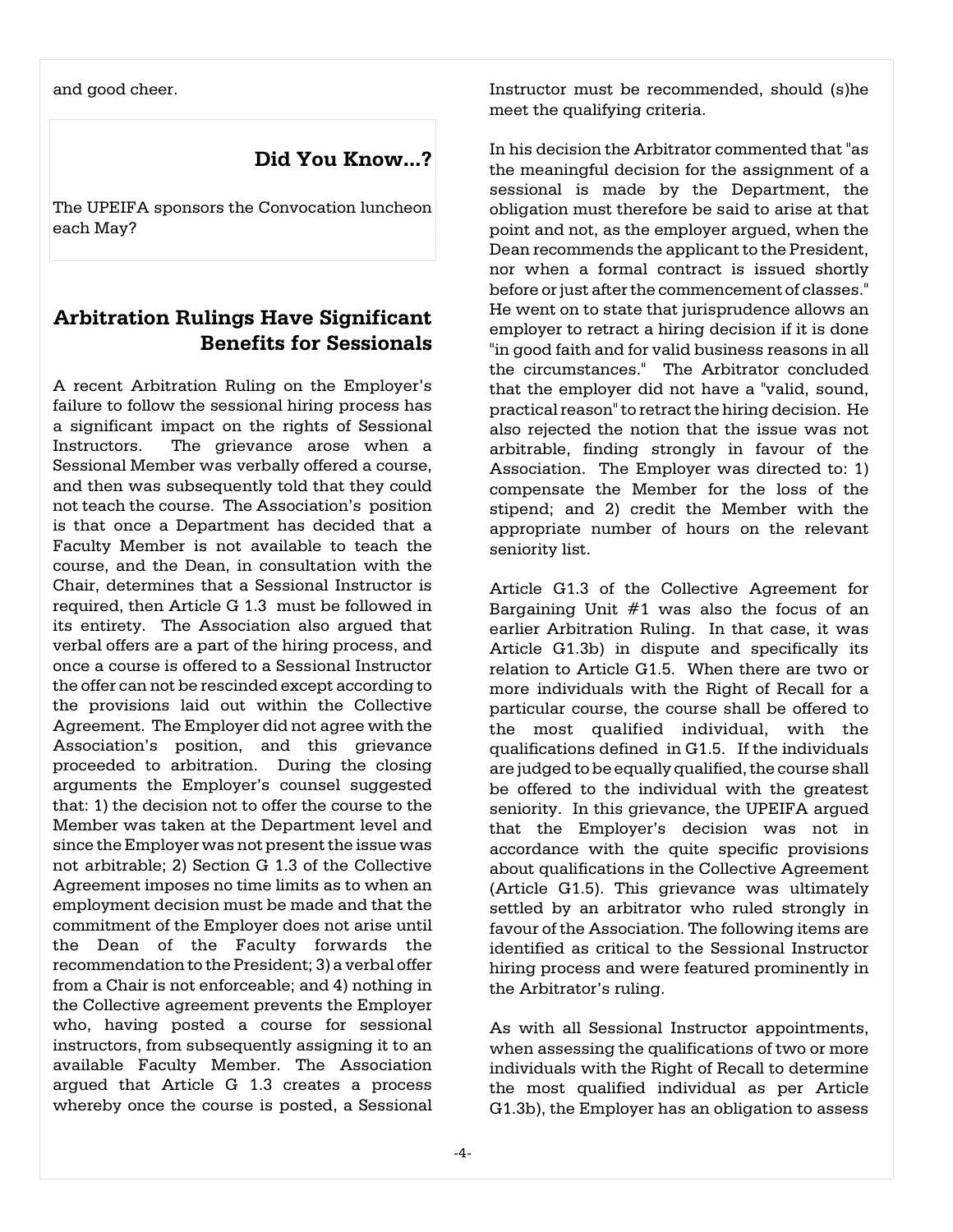both the specific qualifications of academic credentials and teaching competence as defined in Article G1.5 of the Collective Agreement for each individual. Note also that the Collective Agreement does not state that "the course shall be offered to the member most qualified in the opinion of the Chair or Dean." It states, instead, that "the course shall be offered to the most qualified member (as defined in G1.5)."

With respect to evaluation of academic credentials, it must be noted that these must bear a reasonable relationship to the work to be done. Article G1.5 stresses, in several instances, qualifications with a relevance to "the subject matter of the course," not the discipline in which the course resides. As to evaluation of teaching competence, the Employer is obligated to consider all the factors listed in Article G1.5. To this end, the Employer has a duty to advise all individuals being considered of the criteria by which they will be judged, as defined in Article G1.5, and to invite each to submit material relevant to each factor as each individual sees fit.

These two Arbitration Rulings strongly affirm rights contained within the Collective Agreement for Sessionals. While these violations of the Collective Agreement were brought to the attention of the Union by individual Members, the subsequent arbitration rulings have significant benefits for all Sessional Instructors.

Remember, whenever you think that your Collective Agreement rights have been violated, get in touch with the Chief Grievance Officer.

# **Agenda for UPEIFA Annual General Meeting**

- 1. Approval of Agenda
- 2. President's Report
- 3. Grievance Report
- 4. Treasurer's Report
- 5. CAUT Report
- 6. 2009-2010 Elections
- 7. Other Business
- 8. Adjourn

# **UPEIFA Annual General Meeting**

The Annual General Meeting of the UPEI Faculty Association is being held on Friday, April 17, 2009 from 2:00 p.m. to 3:30 p.m. in Lecture Theatre "A" of the Atlantic Veterinary College.

Nominations are being sought to fill the following Executive Committee and other Association Committee positions:

Executive Committee

President Vice-President Secretary-Treasurer four (4) Members-at-Large

Other Association Committees

Awards and Scholarships Committee Communications Committee Equity Committee Finance Committee Social Committee

All members of both Bargaining Units are eligible. At least one (1) Member-at-Large must be elected from each bargaining unit.

Nominations, in writing, to be forwarded to the Returning Officer, Derek Lawther, Physics, dlawther@upei.ca, 566 -0338.

Nominations will also be accepted from the floor at the Annual General Meeting.

**Following the AGM, there will be a celebratory FA time, 4:00 to 6:00 p.m., Main Building, Faculty Lounge.**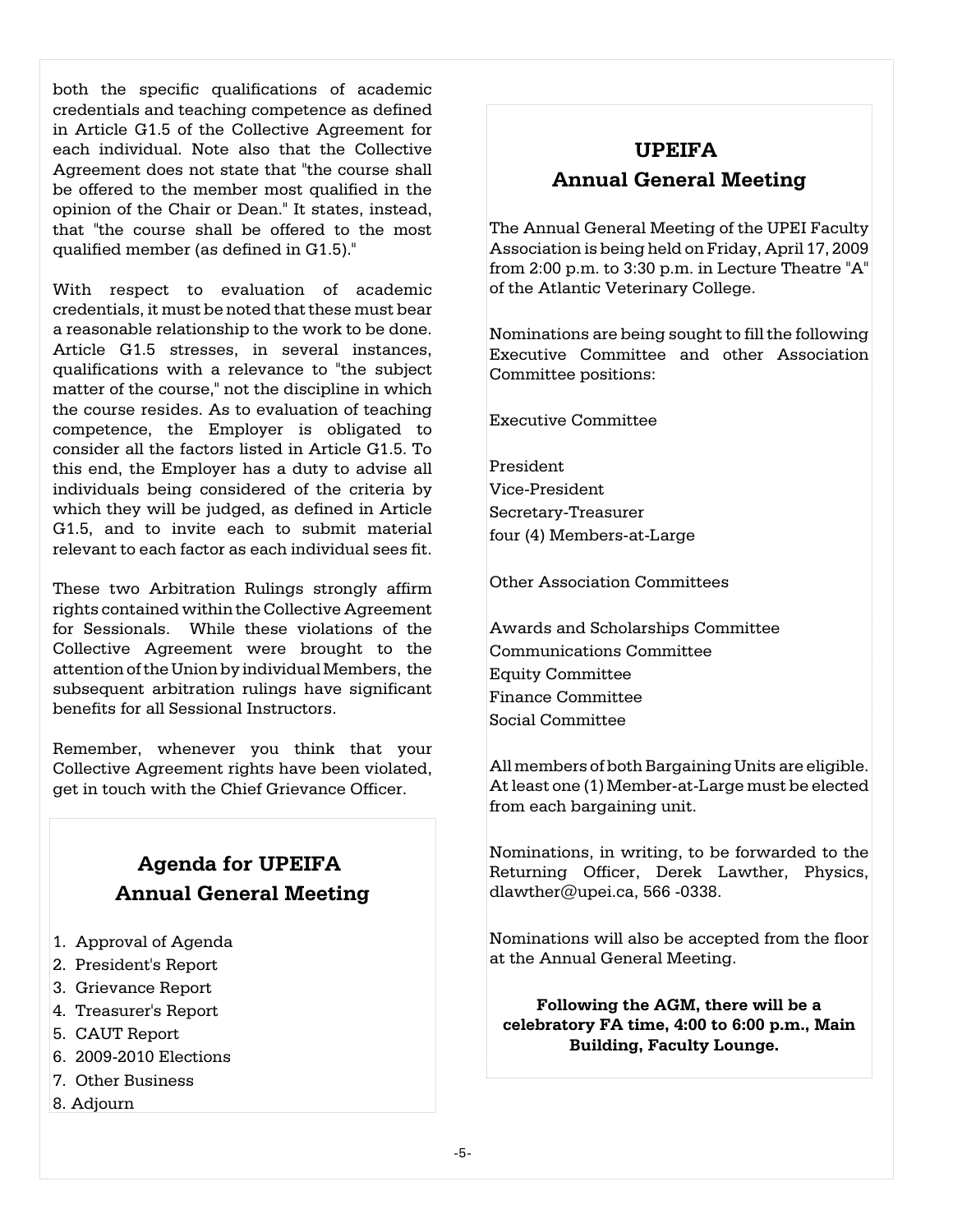## **Collective Agreement Dates to Remember, April, 2009 - September, 2009**

The collective agreement for Bargaining Unit  $#1$ is outlined in what has become known as the "Red Book" (a copy of the Collective Agreement is also available on-line from the UPEIFA website, [www.upeifa.org.](http://www.upeifa.org.))) Dates important for the time period covered by this edition of *the FAbric* through to the subsequent edition to be published in September are outlined as follows. Important dates from the "Red Book" are listed in chronological order on the UPEIFA website. You will also find there lists of dates related specifically to tenure/permanency and promotion.

#### **April 15:**

E2.10.9 Full URC reviews sub-committee decisions [re: promotion] to ensure consistency prior to **April 15**.

E2.10.10 URC reports recommendations [on promotion] to President prior to **April 15**.

#### **May 1:**

E2.10.1 f) iii) Newly elected members of the URC begin their terms on **May 1**.

H3.7 Members engaged in external employment shall, by **May 1** each year, inform their Department Chair and Dean, or University Librarian, as appropriate, of the nature and time devoted to these activities conducted in the previous calendar year.

#### **Prior to May Board meeting:**

E2.11.1 The President makes recommendation [on promotion] to Board **prior to the May meeting of the Board**.

#### **Following May Board meeting:**

E2.11.1 **Following the May meeting of the Board** the President will notify the candidate [for promotion] in writing, of the Board's decision.

#### **May 30:**

E2.6.2/E2.8.1 The DRC must complete its meetings on all tenure applications and combined tenure/promotion applications and make recommendations to the URC by **May 30**.

E7.8.9/E7.10.1 The Librarian Review Committee

must complete its meetings on all permanency applications and make recommendations to the URC by **May 30**.

#### **May 31:**

E1.4.3/E6.1By **May 31** each year, non-tenured Faculty Members and term and probationary Librarians shall provide to their Chair or Dean or University Librarian, as appropriate: a current curriculum vitae and a concise, written report of their activities for the past year.

E1.4.3/E6.2:By **May 31** every third (3rd) year, tenured Faculty Members and permanent Librarians shall provide to their Chair or Dean or University Librarian, as appropriate: a current curriculum vitae and a concise written report of their activities for the past three (3) years.

#### **June 1:**

B3.1 b) ...Department Chair to assume duties on **June 1**.

#### **June 15:**

E2.5.3.1 Applications for promotion shall be made in a letter to the Department Chair no later than **June 15** of the year in which consideration is initiated.

#### **June 30:**

E1.4.4/E6.5 By **June 30** of the year in which the report [of activities] is received, the Chair or University Librarian, as appropriate, shall meet individually with the Member to discuss the report and directions that might be taken by the Member and the Department/Library for continued professional development.

#### **July 1:**

E2.5.3.1 The Chair shall advise the Department, the Dean and the Vice-President, Academic Development of any application for promotion or accelerated promotion by **July 1**.

#### **August 1:**

E2.4.3.3/E7.8.12.3 The decisions regarding deferral [of tenure/permanency] must be made prior to **August 1** in the year in which the candidate's consideration is to come before the URC.

G1.6.1 c) By...**August 1**...of each year, the Chair, or the Dean, in the case where there is no Chair,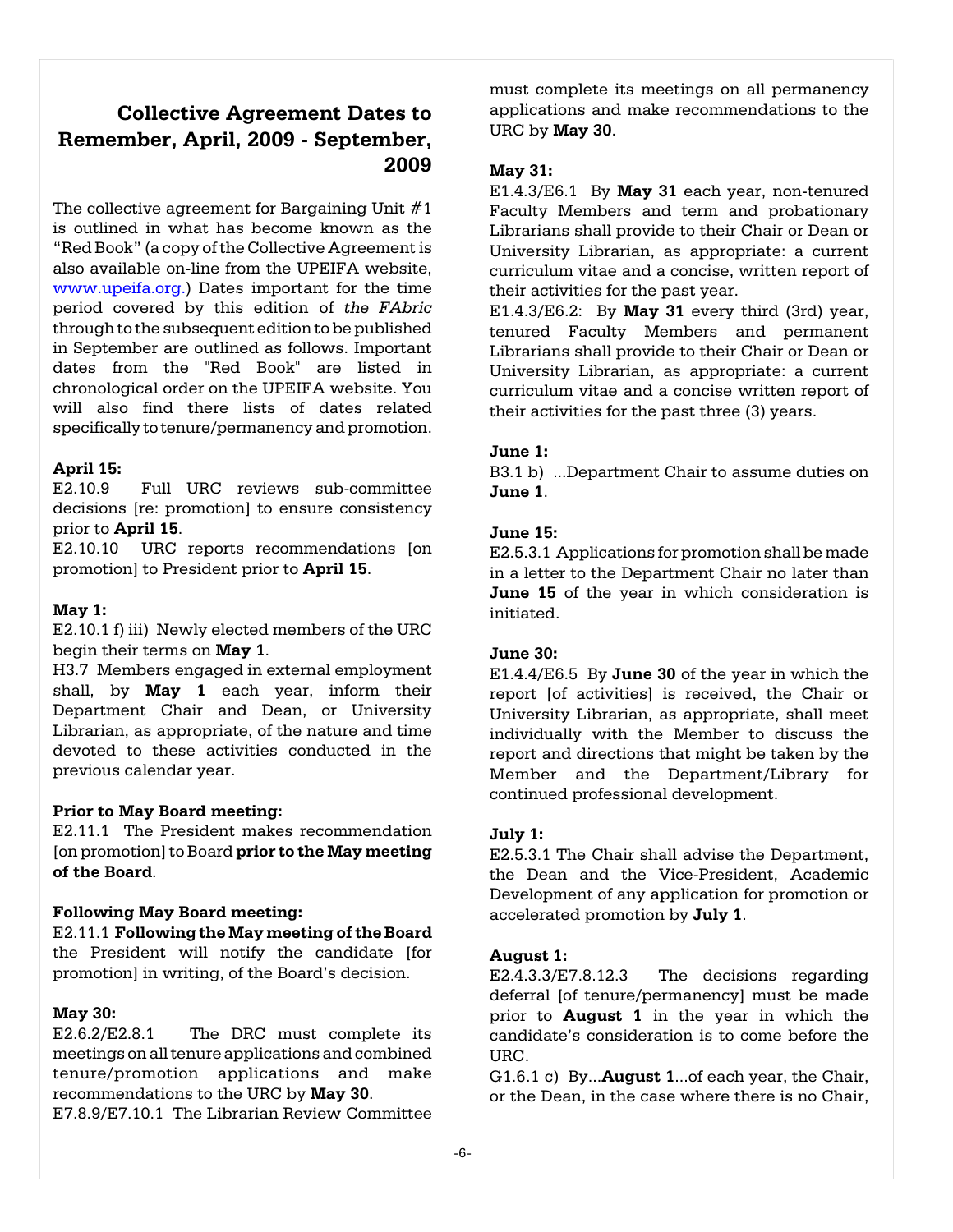of each academic unit shall update the seniority of each member of the Sessional Roster of that academic unit.

#### **September 1:**

E2.9.4/E7.11.4 The Dean/University Librarian includes letter in candidate's [tenure/permanency] file and forwards the complete file to the Chair of the URC before **September 1**.

#### **September 15:**

C2.14 Applications for sabbatical leave shall be sent to the Dean or to the University Librarian with a copy to the Department Chair, as appropriate, by **September 15** of the year prior to the contract leave for which the leave is planned.

### **Letters to the Editor**

JUST WHAT WAS THE EXECUTIVE'S POINT?

In its accompanying response to my letter in the previous issue of the *FAbric*, the Executive writes that it "welcomes constructive proposals for further ways to inform and engage members." Yet my proposal for resolving misunderstandings concerning our Association's rules and policies is greeted with silence.

Presumably to fill that silence, the Executive offered a summary of the events that led to my making that proposal in the first place. Since that summary challenges nothing I stated in my letter, its point is difficult to decipher.

Perhaps the Executive was suggesting my allegation against an officer of the Association was handled in a manner that makes it unnecessary to explain the reasons for its "findings" to the member who made the allegation.

After seeking and receiving a legal opinion supporting its conclusion, the Executive should have been eager to impart the probity of its judgement. This would have been particularly fitting, as I had reported a conflicting legal opinion when first making my allegation. Instead, I became aware that the Executive had pursued legal advice by reading the *FAbric*.

Having appointed itself final arbiter for intra-Association disputes, even when this gives rise to obvious conflicts of interest, one would expect the Executive to be concerned about appearing Kafkaesque. Apparently, it isn't.

Members of the Association, including those on the Executive, are right to be annoyed with the concealed logic behind some of the University administration's decisions. Are we not hypocrites if we have lower expectations for decisions made by the elected officers of our own association?

*Glen Melanson*

## **Dear FAbby**

Q: Do I have to submit my report of activities before the May 31 deadline? I am being pressured by my Chair to do so.

A: No (see Article E1.4.3)

### **Getting to Know ... H. Wade MacLauchlan, President and Vice-Chancellor, UPEI**

In early March, I invited Wade MacLauchlan, President and Vice-Chancellor of the University of Prince Edward Island, to participate in an interview for the *FAbric*. President MacLauchlan was offered the choice of sitting down for an inperson interview or responding in writing to a series of submitted questions. He chose the latter approach. What follows are the questions submitted to him and the responses he provided. The material is unedited, and it is worth noting that the President responded to all questions presented to him. *Sharon Myers*

*When you were first appointed in 1999, and again last spring when your term was extended to 2011,*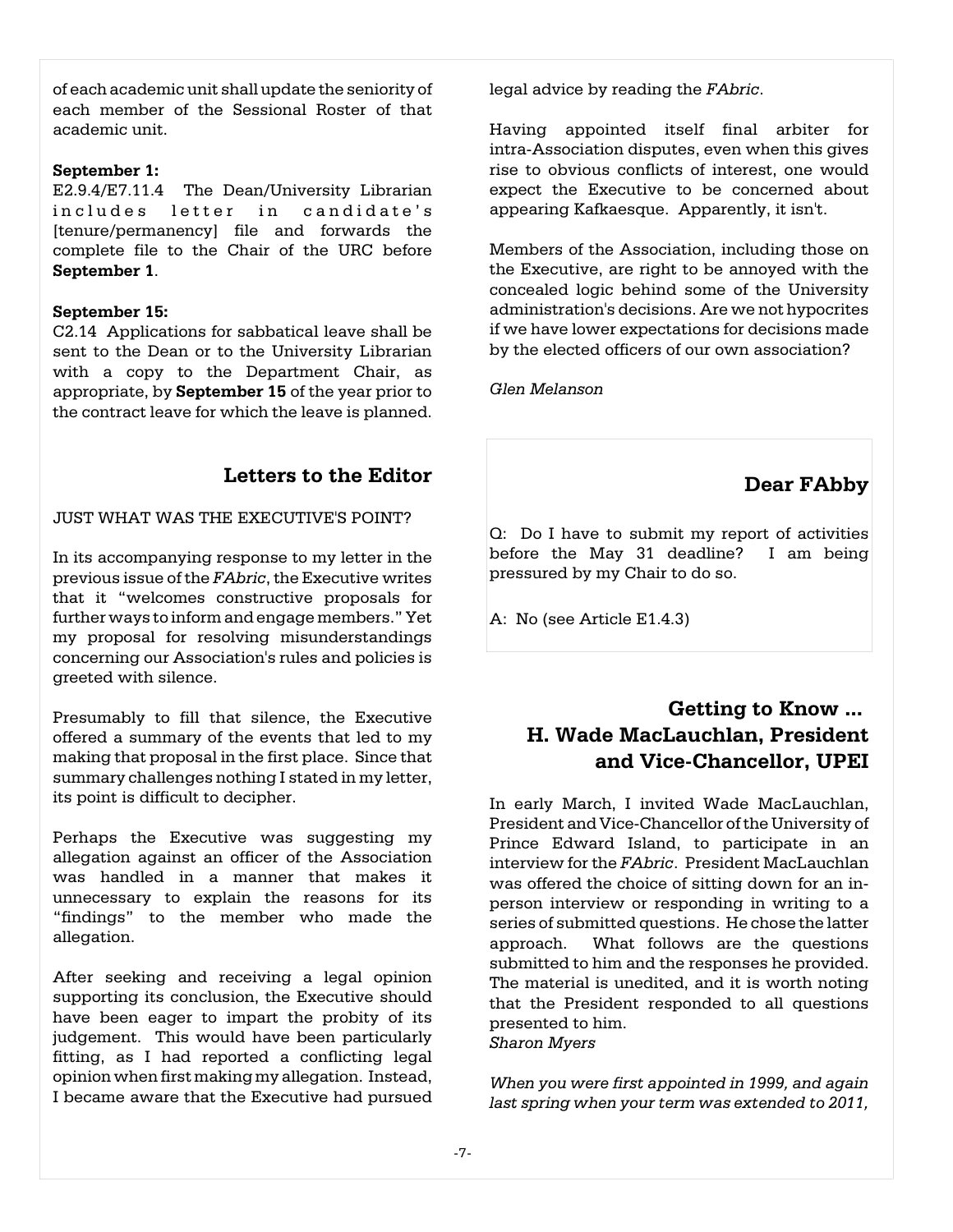*you described the presidency of UPEI as your "dream job." What is it about this position that you find so compelling? On those days that are less "dreamy" than others, what is it you find dissatisfying or frustrating?* 

UPEI enjoys a special intimacy with Prince Edward Island. In my dealings with universities across Canada, they are envious of UPEI's essential character as the provincial university. As UPEI President, there are endless opportunities, shared with colleagues and the entire University, to partner with community. Within UPEI, there are many advantages of scale, to know each other, to work together, and to respect and celebrate our collective achievements. It is this advantage of scale that makes it a 'dream job' to be President of UPEI.

The most frustrating aspect of my job, and I expect that I share this with many colleagues, is the scarcity of time. The combination of things that must be done and things that I love to do, together with the ever-present demands of communications technology, is such that one is regularly wishing for more time.

*You were once a regular faculty member – at Dalhousie and the University of New Brunswick – carrying teaching, research and service duties. Is there anything you miss – sincerely miss – about that stage in your career? Could you ever imagine yourself returning to it?* 

The first thing that comes to mind is the bicycle races - very competitive races - through the corridors of Dalhousie Law School in the 1980s. It would be hard to go back to that now, not because I am a university president but because we have all become more serious (or busy). I miss the time to write on a sustained basis. I can imagine myself returning to sustained writing.

*If, 50 or 100 years from now, your legacy as President of UPEI emphasized the construction and expansion of the campus' built infrastructure – buildings, sports fields, landscaping – and closer cooperation with the state and private sector, particularly concerning the development of the bio-resource sector, would this satisfy you? Would you see this as a misrepresentation of your legacy in any way?* 

I don't like the idea that anything will be 'my' legacy. That's the first misrepresentation. Universities are complex institutions, made up of many personalities, initiatives, talents, forces, opportunities and challenges. Every institution has its own history and path of development, and we pursue and rediscover or extend that path on a daily, weekly and monthly basis. The faculty colleague who publishes a new and significant piece of research, the student who overcomes a learning disability, the staff colleague who extends a helping hand or finds a new solution to an old problem – these are all examples of the multitude of contributions to UPEI's legacy.

As for what we have achieved together over the past decade and what will endure, it is true that UPEI has seen a significant enhancement of infrastructure and facilities. We have also seen phenomenal developments in research, a sustained increase in enrolment, recognition of our strength in teaching and learning and attention to students, significantly enhanced standing for UPEI in reputational terms, and innumerable partnerships with community, on Prince Edward Island and farther afield. Perhaps most importantly, we have extended our sense of pride and expectation, in what we can achieve as a University. I expect that these elements together will endure, and will continue to develop and evolve.

*What do you see as UPEI's current strengths? Apart from external factors – demographic shifts, an economic recession and so on – can you define any "internal" threats to the University's functioning and the welfare of our community?* 

UPEI's greatest strength is our advantage of scale. This translates into trust and beneficial relationships within the University, and to generous support from and positive partnerships with the broader community. A closely related strength of UPEI is the calibre and commitments of the people who are the institution, and the multitude of ways that we relate to and care about each other.

The greatest internal threat, and I do not consider UPEI to be alone in this, is that we could see our commitment to the truth and intellectual rigour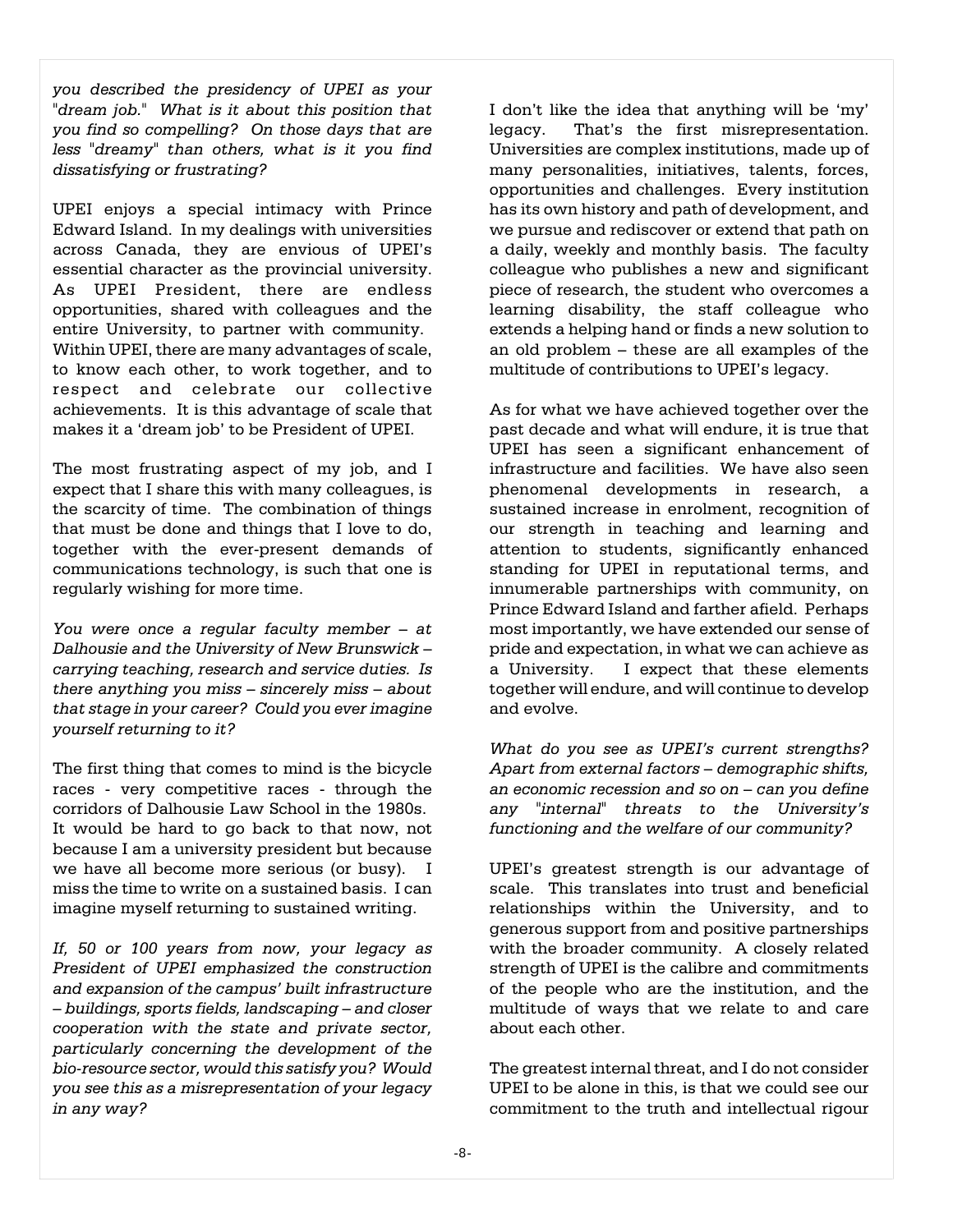lose ground to domestic politics. Universities must honour active, rigourous, honest debates, and respect for the truth, including how we deal with language and standards of inquiry, and how we deal with and respect each other. These essential values, and what you refer to as the functioning and welfare of our community, can be undermined by attacks on personal grounds or by a lack of rigour and intellectual honesty in our internal debates and collegial governance. Our norms at UPEI are both rigourous and respectful, but this requires continual reinforcement and collegial good faith.

*You've announced your desire to cut roughly 1.5 million dollars from the University's operating expenditures in the face of poor market performance and the implications this has had for pension fund investments. Three questions on this theme:*

 *• First, it is difficult to reconcile the recurrent messages surrounding sound financial management and an extremely successful Building a Legacy campaign with messages about the need to restrain, constrain and cut resources. How do you do that without sending contradictory signals? For instance, we have on the one hand an image of a shrink-wrapped UPEI bus, and on the other a member of the new Budget Task Force assigned to address paper usage. In terms of scale (never mind the issue of environmental implications) these images seem at odds.*

 *• One of the Budget Task Force members has been assigned to address "academic program efficiencies," and will consider ways to realize temporary and longer term salary (and presumably benefits) savings. Another has been assigned to investigate "administrative and support efficiencies." This looks like a consideration of cuts, either through the non-replacement of retiring faculty, or the restriction of sessional contracts, or the reduction in support staff. I anticipate your response will be that this matter is still at an investigatory stage, and that only recommendations, not actions, are in the works. Nevertheless, I had the curious pleasure of attending one of the Task Force consultation sessions, and the only comment I heard the VP-Finance make concerning areas where cost savings might be realized concerned staffing,*

*salaries and benefits. So, I'm interested in your responses to two finer points here. Are you concerned that this might be read as a threatening or intimidating posture, with the concomitant spin-offs of staff/faculty anxiety, poor morale and defensive postures? And, as I asked Mr. Hyndman in an earlier interview, do you view any areas as cut-proof?*

 *• Thirdly, in the context of the Task Force consultation meeting the VP-Finance conveyed your opinion that, while the current economic downturn certainly presents a number of challenges, it might also present a number of "opportunities." At the same meeting, a senior staff member described the pension issue as a "red herring," reminding us that we had not long ago been on a "pension holiday." There are four collective bargaining contracts currently open on campus. What would you say to the critically engaged member of the UPEI community who wondered aloud if the "opportunity" currently available is to "cry poor" in an effort to limit the demands brought to the bargaining table?*

The phrasing of this question is an example of what I referred to in my previous response. The work of the Budget Development Task Force is acting on the obligation to manage university resources responsibly and to do the best we can in the most challenging economic conditions in a lifetime, not by a 'desire to cut' or to 'cry poor'. I don't know of a university in Canada or elsewhere that is not taking these economic challenges seriously. By comparison with what is being undertaken at universities such as UofA, Western, UofT, Guelph, Laurentian, Laurier, McGill, UNB and other Canadian schools, not to mention the situation in the U.S., the UPEI objective to identify less than 2% of our status quo spending to address critical needs and priorities is serious but achievable. The pension funding issue is the largest single driver and it is real, most notably to the people who are counting on a UPEI pension as a current or future source of income. The UPEI pension fund is currently underfunded by almost 30%, and the employer is already making contributions equal to almost 13% of the salary base. With the work of the Task Force, I am confident that we can manage our way through this, together. I have been impressed by the participation in the work of the Task Force, and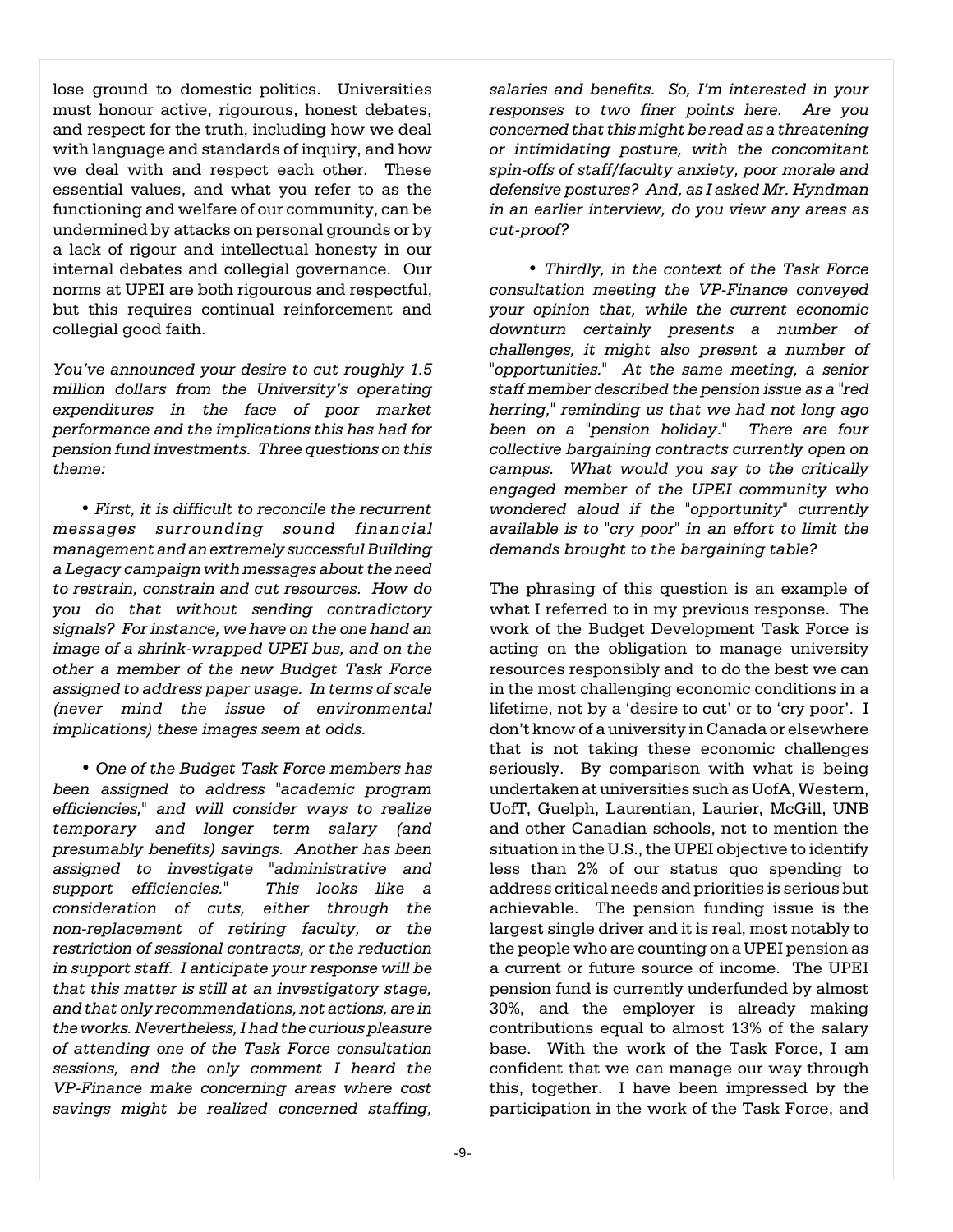by the quality and quantity of constructive suggestions that have been put forward by colleagues from throughout the University. I respect the empirical quality ofthis initiative, and I appreciate the work that is being done in twenty-one separate areas, to address both savings and revenues. There are no red herrings, and nothing is sacrosanct.

The work of the Budget Development Task Force offers an opportunity to address misconceptions, such as the comment about the Panther bus. The wrap and the bus were paid for by Trius Tours, not by UPEI, and the bus belongs to Trius. The University rents the bus, when we need it and if it's available, on the same terms as we have rented buses for years. Whether it is UPEI or other customers who rent the bus, UPEI gets a lot of aesthetically-pleasing advertising throughout the Maritimes and beyond. As for the environmental implications, being a new bus, it's technologically up-to-date, and I believe it's generally known that buses are an efficient form of transportation by comparison with moving the equivalent number of people in cars or planes.

On the general obligation to manage our resources as well as we possibly can, UPEI is a sizeable economic operation, with total expenditures now exceeding \$100 million annually. Resources are key to everything we do, as is the prudent and optimal use of our resources. While it is never easy, and resources are by nature scarce, UPEI has an exceptional track record of sound financial management. This is something in which we all share, and to which we all contribute. The work of the Budget Development Task Force, and the broad based participation in that work, will ensure that we stay on track, that we live within our means, and that we meet our obligations, together.

*A final question related to cost-savings: the Administration and Faculty Association have been involved in over 40 grievances since the signing of the present Bargaining Unit #1 Collective Agreement. Some of these have gone to legal arbitration, with all of them settled in the Faculty Association's favour. The costs – not only real monetary costs but also the investments of time and the nurturing of frustration – are enormous. While you might suggest the Union has moved*

*most of these grievances forward, the fact that it is victorious might be seen to signal the justification of its actions. Indeed, if there is a justifiable grievance, the FA is legally bound to move the grievance forward. You are on record as saying the UPEIFA has "one of the best collective agreements to be found at any university in the region." And so this begs the obvious question. If the agreement is sound, why not follow it, especially if this means substantive cost savings (in the multitude of ways "costs" can be understood)?* 

I don't think the grievance picture is as one-sided as your question represents. This is a two-way street. A collective agreement is a very complex exercise of reducing to contract language the myriad of issues and decisions that are involved in the academic employment and decisionmaking. Beyond negotiating and writing the agreement, there is the equally or even more complex exercise of implementing it to everyone's satisfaction. With 229 full-time faculty members and 155 people currently teaching on sessional contracts, with more than 1500 course sections offered annually, and with the many issues that arise with appointments, tenure and promotion decisions, leaves, retirements, employment benefits, etc., it is not surprising that issues of interpretation will arise, especially in the initial years of the collective agreement. It would be interesting to count up all the decisions that have worked out in the normal course of things, and the number of situations where issues have been resolved in an anticipatory or preemptive way between the Association and the employer. In total, these would number in the tens of thousands.

We are still in the early years in both the Faculty Association's and the administration's experience of working out the various nuances and interpretations of the Collective Agreement. This has involved a significant culture shift for both the Association and administration, and has included the implementation of major substantive changes such as the move to a 3-2 normal teaching workload, moving timetabling and workload decisions to a much-earlier point in the annual cycle, and implementing a new system for sessional appointments. A number of grievances have dealt with the same or very similar issues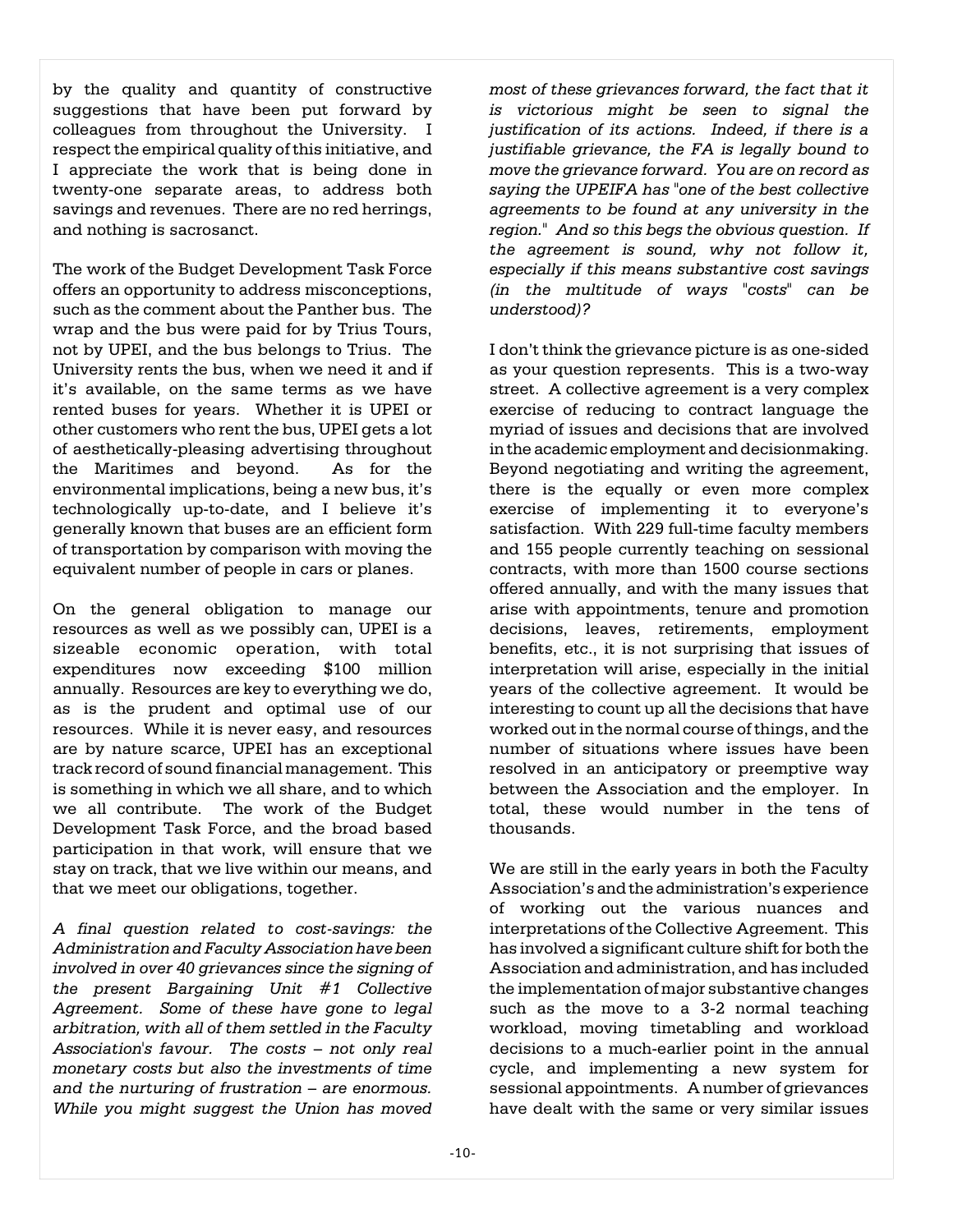and the administration and the Association have agreed to combine these and deal with them together. Many issues have been resolved without going to arbitration. Some have proceeded to Arbitration for a third party decision. Within the Arbitration process, about half have been resolved by the parties prior to a hearing or through mediation/arbitration, meaning the parties have come to their own resolution with third party assistance.

These resolutions are encouraging. I am especially encouraged by increased dialogue with the Association through vehicles such as the Joint [labour - management] Committee and the efforts of the Association's Executive and Grievance Officers together with representatives of administration, as well as by constructive informal dialogue at all levels of our relationship. Grievances are not a cost-effective way to resolve things, and we should anticipate a future when they will be fewer in number, as we work together in a constructive relationship to implement what is admittedly a very complex and sophisticated set of commitments.

*The PEI Government has announced its new economic plan, which centres on the mobilization of bio-resource sciences and industries. It is clear the University is presented with many opportunities that follow from this agenda. How does the University balance those opportunities against the integrity of its academic mission? Does the University have a duty to defend its academic mission and the collective sense of academic priorities in the face of such opportunities or against the pressure of directed funding?* 

Governments in Prince Edward Island and elsewhere have spent significant resources on economic development for decades, even for centuries. Until relatively recently, public policy has mainly not drawn the linkage between advanced education and research and sustainable economic development. We might wonder why it took so long to make this connection. Universities can accept a large share of the responsibility because of our historic tendency to 'defend' ourselves. Now that the potential for universities to contribute is better understood, we do indeed have opportunities. Along with these

opportunities we require an astute sense of advocacy, to ensure that governments and the community at large understand and appreciate the character and values of the university. The challenge is to be effective communicators, advocates and partners, not to insist on our isolation.

As an historian, you will know that these dynamics are not new. In PEI history, the most dramatic example of government drawing the linkage between higher education and development came with the creation of UPEI. The April 2, 1968 policy address by Premier Campbell announcing the government would only fund a single public university was taken by many in the PEI college community at the time as an attack on their autonomy. Fortunately, there were many good people within the academic and broader communities who poured their hearts and souls into building UPEI into the fine institution that we continue to build today.

On the precise point about advocating for our academic mission and for funding that is not 'directed', it is noteworthy that the core operating grant to Main Campus from the PEI government will have increased from less than \$15 million in 1999 (after not having increased in the previous decade) to almost \$30 million in 2009-10. There are few parallels in Canada for such an increase in core operating support from government during this same time-frame. Our advocacy for UPEI should include acknowledging this level of operating support from government.

As for 'directed' support or special partnerships, which generally begin with the expertise and leadership of colleagues within the University, I am aware of many relationships and initiatives in areas well beyond what you refer to as 'bioresource sciences". These include tourism research, the environment, nursing, music and cognition, island studies, animal and human health, aboriginal education, learning disabilities, internationalization and mobility, information technologies, library resources, cooperative education, and the list goes on. One way of expressing the extent of these diverse initiatives, and of gaining an appreciation for the special expertise and rich relationships that underpin them, is to note that colleagues at UPEI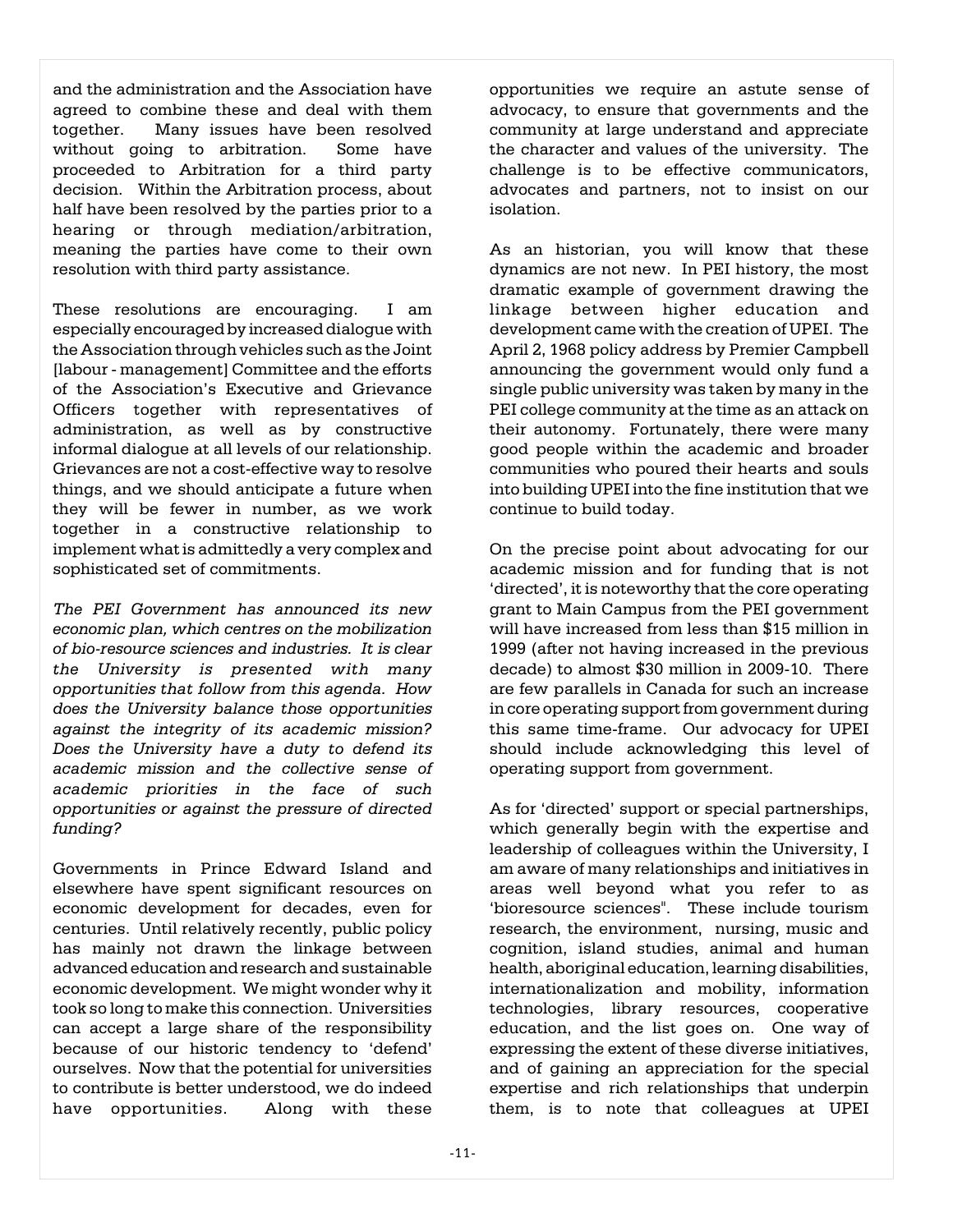collectively engage in more than \$30 million annually in specially supported activities, over and above the resources we attract through core grants and tuition. So far from defending against these initiatives, UPEI should endeavour to do its best to celebrate and support them - astutely.

*We've witnessed several expansions of AVC during your tenure, the growth of the Business programme and a new building, the growth of the Education programme, a new NRC facility, renovations to Duffy and emerging plans to expand science space, and numerous student and sport facilities. I'm asking this because my colleagues in the Arts would, I think, want me to. The Faculty of Arts has the highest enrolment of any faculty in the University and is thus the highest generator of tuition-based income. And yet, we've seen little of the built infrastructure and relatively fewer programming enrichments come our way – or so it looks. Where do you see the Arts programme fitting in the growth and development plan for the University? Why has it not been prioritized – or not been seen to have been prioritized – in the past few years?* 

One of the truly special characteristics of UPEI is the high degree of collaboration and trust that exists amongst colleagues and across units within the University. The benefits of a 'one university' culture are many, giving rise to numerous interdisciplinary opportunities and initiatives. Most importantly, it has allowed UPEI to function with a high degree of common purpose and collegiality. The danger of a 'not getting our fair share' mindset is that it quickly spirals downward to a point where no one believes they are getting enough.

All Faculties and Schools have their challenges, and their opportunities. Of twenty five new academic programs submitted to the MPHEC by all UPEI Faculties and Schools since 2002, eight have come from the Faculty of Arts. A colleague in Arts has just received UPEI's largest-ever council funding grant. Last month we celebrated thirteen new books authored by colleagues in Arts.

On the point about infrastructure, if we had stopped the clock in 1989, many at UPEI would likely have commented that the very expensive transformation of Main Building plus the renewal of Steele, notably to create the Recital Hall, had pretty much tied up Main Campus infrastructure priorities and resources for the decade. In the 1990s, Cass and KC Irving got their turn, with other initiatives in the queue of priorities. In this decade, no fair-minded colleague would question that the School of Business was due for a move from the Kelley Building. Nursing and Education are now bursting at the seams. The improvements to student facilities and campus amenities have been responsive to identified priorities. Also in this decade, UPEI has been able to do a lot of catching up with 'deferred maintenance', including the complete replacement of the windows in Main Building in 2008, at a cost of almost three-quarters of a million dollars.

In response to the spirit of your question, I have three observations. First, optimism goes further than pessimism in advancing the University or particular units. Second, form follows function, and infrastructure will follow institutional needs and opportunities. The focus should not be on infrastructure for its own sake, or for the sake of comparison. Third, a 'one university' philosophy is of inestimable value, to all of UPEI and perhaps especially to the Faculty of Arts.

*There is much conversation these days about the corporate ethos and operating procedures infiltrating the leadership of universities and recasting the culture of the universities. Could you comment on this trend broadly? And, I'm wondering if you might address it more specifically in relation to your recent appointment to the Atlantic Gateway Council, where you represent UPEI – a public institution – on a consortium otherwise comprised entirely of private company representatives. Indeed, the press release announcing the Council reads "individuals representing companies from across the four Atlantic Provinces and Canada announced today that they are creating a new Atlantic Gateway Council. The Council will consist entirely of private sector representatives from a broad range of industries."* 

My comments on this point will substantially echo my response to question 7 above. We can use up a lot of good energy and miss out on many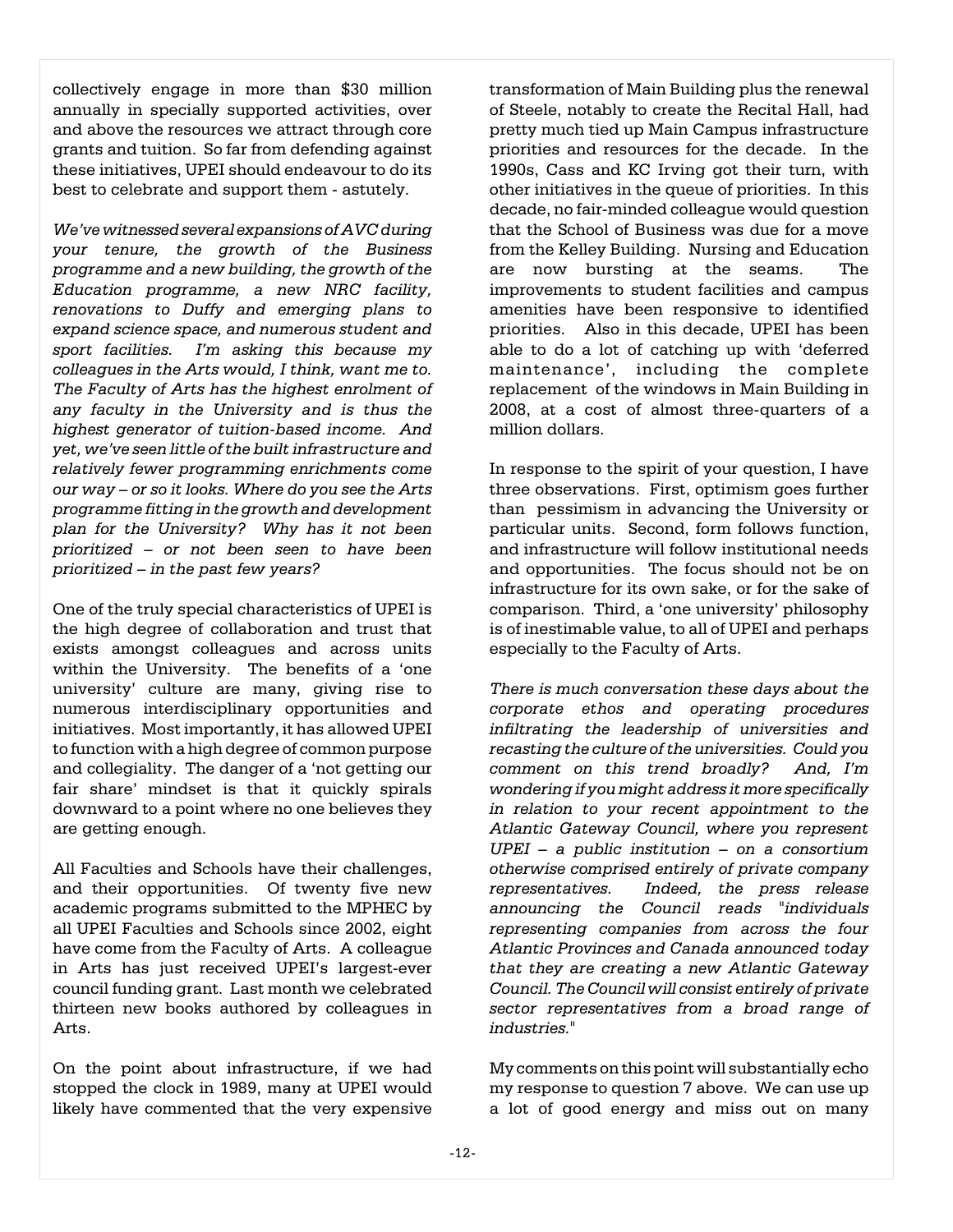opportunities in a defensive or isolationist mode, when the real challenge is to be engaged - and to be astute about it. We don't have to go back very far at UPEI to find a time when the University was considered to be 'in a world of its own' in the eyes of the Prince Edward Island community and when we were ranked well below where we should have been ranked in reputational terms in the Atlantic region and across Canada. Isolation is not the answer.

As for the question's focus on the 'corporate ethos', in historical and legal terms, universities are corporations. It is through this structure that we assert our collegial values, our autonomy and our intellectual independence. In contemporary and functional terms, we are expected to be accountable through ever-expanding requirements for ethics reviews, financial reporting, workplace and environmental safety, and a multitude of comparable requirements. The most prolific source of corporate obligations is our complex human resources environment with multiple unions. These are not to be complained about. They come with the nature, scale and expectations of a modern university, but they could not be met if the university were not a corporation.

In financial terms, the public university is constantly performing a balancing act, endeavouring to meet rising internal and external expectations that come with the pursuit of excellence, while living within our means. For starters, we do not have taxing powers, although many people seem to require continual reminding on this point. We plead and compete for everything we get, on a continuous basis. Government grants and student tuition are the two most significant contributors to our operating resources. Both require constant attention and affirmation. Universities cannot run deficits – at least not UPEI. This means we have no choice but to balance the books. Among universities, there is intense competition for reputation, resources and recruits.

As UPEI President, it has been a priority to be involved in provincial, regional and national community endeavours that advance the profile and recognition of UPEI and that advance the case for the contributions of universities to the

community and our collective welfare. These commitments have included terms as a director of the national Public Policy Forum and the Atlantic Provinces Economic Council, two years as Chair of the Association of Atlantic Universities, and four years as Chair of the Standing Committee on International Relations of the Association of Universities and Colleges of Canada. My community involvements include being a fundraising Ambassador for the Atlantic Ballet Theatre, a founding supporter of the Montgomery Theatre, and a founder and regular participant in the work of the Friends of Covehead and Brackley Bays. So, there's an obvious ideological slant in singling out my participation in the Atlantic Gateway Council.

I believe it is important for universities to be represented in the work of the Gateway Council. It would be better if there were more than one such participant or if there were someone from the college sector, but it's a twelve-person body and I was not the one doing the inviting. If significant public resources are to be devoted to investments in the Atlantic Gateway, the input of universities and colleges can help to increase the likelihood that these investments will be tied in to our areas of research excellence, or to the education and training contributions of our colleges and universities. If opportunities for UPEI arise, they will be brought forward through the normal University processes. If there are opportunities for other universities, I will bring them forward as a member of the Executive Committee of AAU or as Chair of the AAU Regional Advocacy Working Group. If there are opportunities for Holland College, I'll relay those as a member of the Holland College Board. On balance, I hope that I can accomplish more by accepting the invitation to participate on the Gateway Council than I could by declining on the ground that the Council was not the place for universities.

*What do you think members of UPEI's Faculty Association are doing especially well? What would you like to see us do better? How would you define and assess the contributions of Sessional Instructors at the University?* 

Faculty and sessional instructor colleagues are true professionals. They care deeply about the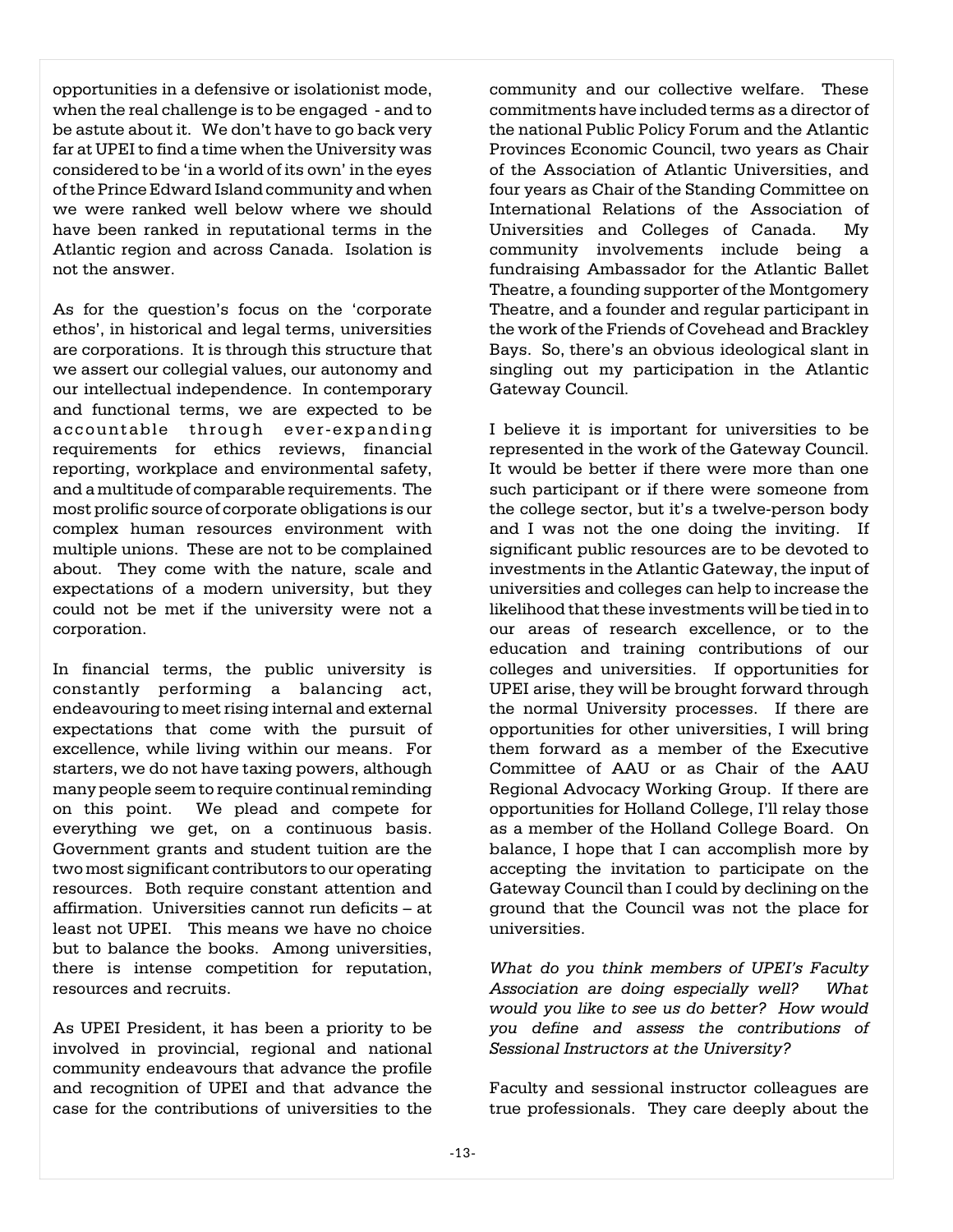University, about students, about each other, and about the pursuit of excellence. They take enormous pride in their own work and contributions, and in our collective achievements as colleagues and as the University of Prince Edward Island. I am always impressed by the professionalism, the enterprise and the commitment to excellence of my colleagues. As for what we can do better, the commitment to excellence necessarily brings with it a belief that we can improve, and that we can do better. Notably, this includes a commitment to continue building a university that will hire the most outstanding and excellent people we can find to replace us when the opportunity arises.

*With two years remaining in your presidency, what are your goals and priorities for the rest of your term?* 

I will mention six specific areas of focus, and a general one:

Recruitment and enrolment continue to be preoccupations, perhaps less so for UPEI than for some universities in the region, but we cannot avoid the demographic realities. We have a well articulated enrolment management strategy, and many people including the President will be working hard to achieve it. This includes a commitment to student engagement and retention as a top priority.

Academic planning is a never-ending process, and it's more about grass roots initiatives than about goals for the President. Over the next couple of years, based on what I hear at Senate and in conversations with colleagues, and what I can see in external expectations, including the influence of the Bologna Accord, I believe there will be more emphasis on innovation, student mobility and partnerships than on expansion. UPEI should be well placed for this, as we find creative and innovative ways to build around what we already have. Student engagement and student success will continue to figure prominently in our academic planning.

The Strategic Research Plan adopted by Senate in 2008 maps out ambitious goals and strategies that we will all be working hard to achieve.

The next two years will be challenging financially. The results and recommendations from the work of the Budget Development Task Force will be important in setting directions and in finding our way forward in a difficult global economy, the implications of which for Prince Edward Island may arrive later in the cycle and could last longer.

We still have work to do to ensure that UPEI's reputation matches up with its quality. With the many ways in which our continuing pursuit of excellence enhances UPEI's quality, this makes it even more imperative to get our message out. A Strategic Communications Plan building on the work of the Visual Identity Task Force and on a multiplicity of communications efforts will be completed this spring.

On the fundraising front, it's good that we have completed the Building a Legacy Campaign, as this would not be a great time to be starting out on a campaign. In a sense, though, it never ends. We have an ambitious goal to raise \$6 million annually on a continuing basis. That won't happen without a lot of hard work, and some luck. Our goals should include room for luck.

The comment about luck brings me to my general goal. Stephen Leacock remarked: "I'm a great believer in luck and I find the harder I work, the more I have of it.." This reminds us of the This reminds us of the essential requirement of hard work to have a great university. Over the coming two years, I intend to continue working hard to advance the achievements and the cause of UPEI in every way that I possibly can, in close and happy collaboration with colleagues throughout the University.

*When your term as President was extended last spring, both you and the Chair of the Board of Governors cited "transition issues" that required attention and warranted the continuation of your appointment. Mr. Hyndman has declined to respond to this issue and has referred us to you. Would you care to comment on what those issues are and if progress is being made?* 

My specific comment referred to "the University's need to take a measured approach to transitions and succession planning." Over the course of last spring, it became clear to most of the University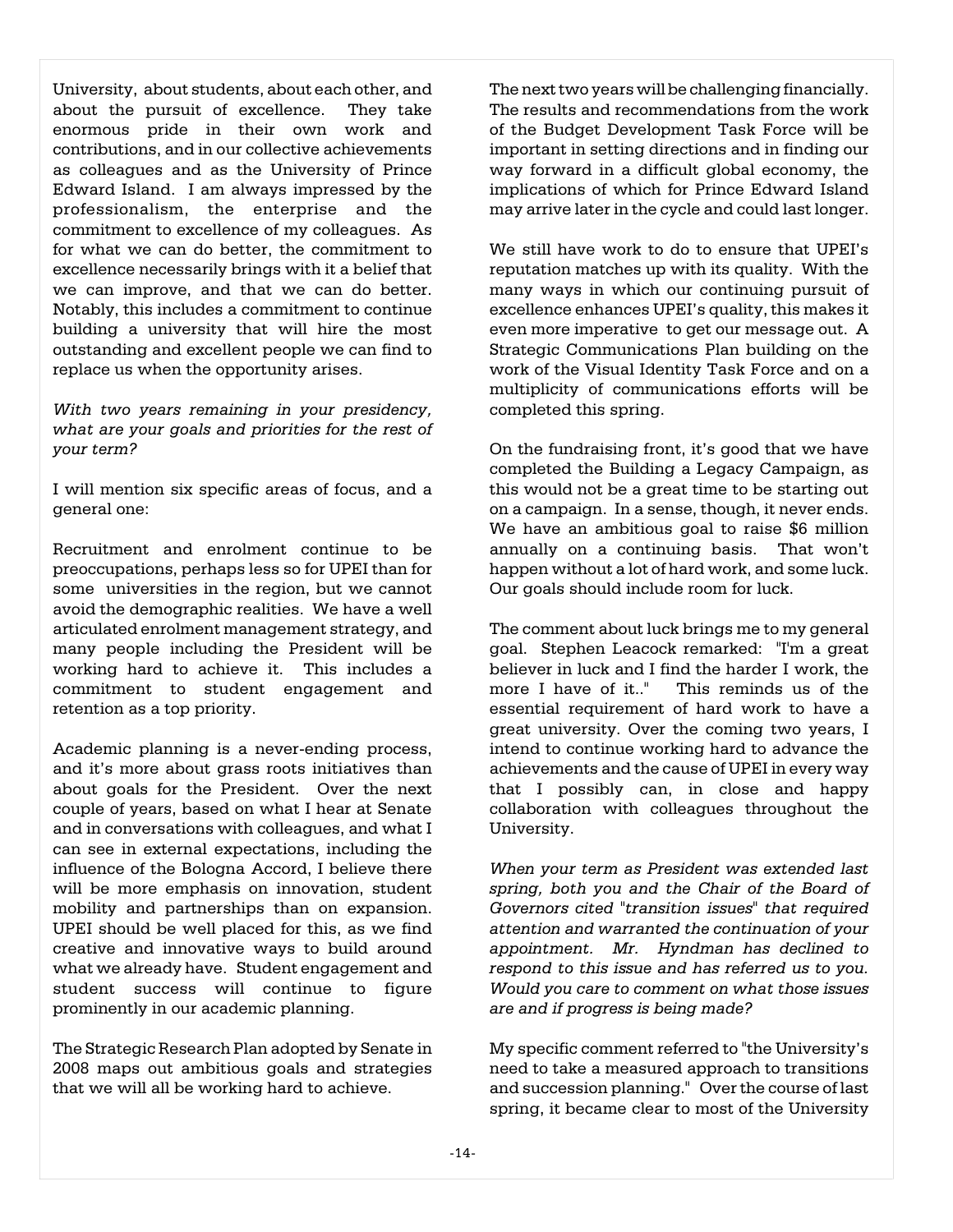community that a presidential selection requires a considerable window of time and a process that is backed by consensus. By taking the necessary time, and with the adoption by the Board and the Senate of clear procedures, the University will enhance its prospects for the successful selection of a President.

*You may not be inclined to answer this, but I will put this forward for your consideration. Many of us have regrets about something we have either done or failed to do in the past. And most of us, I think, occasionally wish we had the opportunity to have that moment back – a "do-over." If you were given one presidential "do-over," what would it be?*

This is a good question. The drive from our home to the University takes 22 minutes. It's not unusual for the (typically early) morning drive to include a rehearsal in my mind of things that I will say or write during the day. And it's not unusual for the drive home to include a congratulatory review of decisions to 'hold my tongue', as our mothers encouraged us to do, rather than deliver the lines rehearsed in the morning. People would likely be surprised to know the extent to which being President requires holding your tongue. It makes me think of Mark Twain's quip that the only place we have free speech is in the grave. I'll be taking a long list of 'do-overs' to the grave, for the drive home.

#### *Is there one particular moment in your presidency that you know you will always treasure?*

To single out a particular moment would be invidious. But I can describe a category of moments. They occur on a daily basis. I can think of at least ten such moments that I treasure from yesterday. They all consist of interactions with smart, happy, hard-working, caring people. I'm an easy read on this. I respond with joy. It's what I love most, and love every day, about life in the university, especially in contexts where people are working things out, or moving things forward. Your question prompts me to suggest that we should all keep a journal to record these moments, because we can easily fall into taking these joyful moments and the joyfulness of our lives in the university for granted.

*So, you have your dream job. What's next?*

*Rumours of political ambitions abound. Rumours of another presidency elsewhere abound. Rumours of another term here at UPEI abound. What do you imagine for yourself after 2011? Are you considering staying beyond that date?* 

I can honestly say that I was not aware of the abundance of rumours. It's interesting to learn about them, but it causes me to wonder if people are using their time well. For starters, I look forward to more regular sleep. Beyond that, there are lots of things to do. My preference would be to take on things that are substantially different from my current endeavours, so that should dispose of most of the rumours. We've talked about starting a vineyard, but I suspect that will give way to something that brings faster results, such as growing pumpkins or getting a puppy. I've always had it in mind to write a cookbook; that would be a natural, creative outlet, and a chance to record a lifetime of experiments. PEI will remain home base. I have a great life, in the fullest sense. I expect to be happy, as I am today.

# **Faculty Awards and Recognition Night**

Saturday, April 18<sup>th</sup> at The Culinary Institute Reception at 6:00, Dinner at 7:00

Tickets available from Susan Gallant, UPEIFA Office. \$25.00

Celebrate and honour your colleagues who are retiring and toast the winners of the Hessian Teaching Award and the Merit Award for Scholarly Achievement.